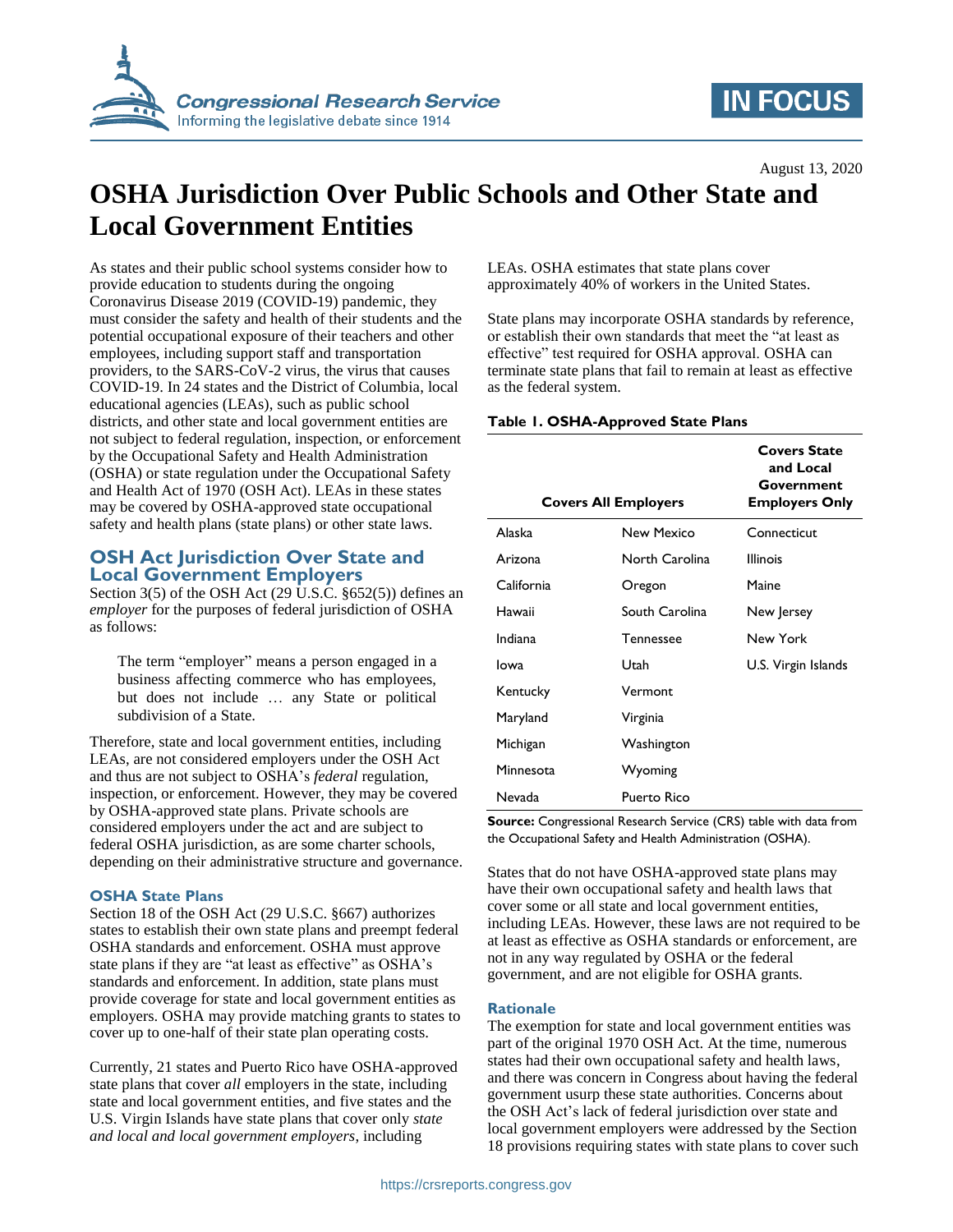employers and the use of federal grants as an incentive for states to establish their own plans and thus cover state and local government employers.

## **OSHA and COVID-19**

OSHA does not currently have any standards that directly address the airborne transmission of diseases such as COVID-19. However, OSHA does have existing standards that cover personal protective equipment (PPE), sanitation, and the recording and reporting of occupational injuries, illnesses, and deaths, which may be applicable to COVID-19. Legislation, including a provision in H.R. 6800, the Heroes Act as passed by the House, has been introduced in the  $116<sup>th</sup> Congress that would require OSHA to promulgate$ an emergency temporary standard (ETS) to cover COVID-19. Under H.R. 6800, state plans would have to adopt the ETS or a comparable standard, and state and local government employers not covered by a state plan would be covered by the COVID-19 ETS.

The "general duty clause" provided in Section  $5(a)(1)$  of the OSH Act (29 U.S.C. §654(a)(1)) requires that each covered employer provide a workplace that is "free from recognized hazards that are causing or are likely to cause death or serious physical harm" to its employees. OSHA has also issued guidance on preventing COVID-19 in a variety of workplace settings. OSHA has not, however, issued any specific guidance on preventing COVID-19 in schools.

Two states, California and Virginia, have state standards as part of their OSHA-approved state plans that directly address COVID-19.

### **California**

The California Division of Occupational Safety and Health (Cal/OSHA), under its state plan, promulgated its aerosol transmissible disease (ATD) standard in 2009. The ATD standard covers most health care workers, including school nurses, and workers in laboratories, correctional facilities, homeless shelters, and drug treatment programs. Pursuant to Appendix A of the ATD standard and an announcement made in February 2020 by Cal/OSHA, SARS-CoV-2, as a novel pathogen, is classified as a disease or pathogen requiring airborne isolation. This classification subjects the virus to stricter control standards than diseases requiring only droplet precautions, such as seasonal influenza. The ATD standard's key requirements include

- written ATD exposure control plan and procedures;
- employee training on COVID-19 exposure, use of PPE, and procedures if exposed to COVID-19;
- engineering and work practice controls to address COVID-19 exposure, including the use of airborne isolation rooms;
- employee availability to medical services and removal from workplace of exposed employees;
- specific requirements for laboratory workers; and

• PPE requirements, including employer-provided PPE.

## **Virginia**

On July 15, 2020, the Virginia Safety and Health Codes Board adopted an ETS under Virginia's state plan (VOSH) to specifically protect employees from exposure to SARS-CoV-2. As an ETS, the VOSH standard expires either within six months of its effective date, upon expiration of the governor's state of emergency, when superseded by a permanent standard, or when repealed by the board, whichever comes first. The ETS can be extended only through the normal state rulemaking process.

Unlike the Cal/OSHA ATD standard, the VOSH ETS applies to all employers in the state. As part of a state plan, the VOSH ETS applies to state and local government entities, such as public schools, as employers. All employers in Virginia must comply with the following ETS requirements

- exposure assessment and determination, notification of suspected cases and contacts with those cases, and employee access to their own exposure and medical records;
- allowance for employees to return to work after known or suspected to have COVID-19 based on a duration of time since last symptoms or negative COVID-19 tests;
- maintenance of physical distancing between employees while working and on paid breaks at the worksite, including restricted access to the worksite and common areas and break rooms;
- compliance with applicable existing PPE and respiratory protection standards when physical distancing between employees and others is not possible; and
- sanitation and disinfection requirements.

If engineering, administrative, or work practice controls are not feasible or do not provide sufficient protection from SARS-CoV-2 transmission, then all employers must provide PPE, including respiratory PPE such as respirators, to their employees.

## **Legislation to Cover State and Local Employers**

In the 116<sup>th</sup> Congress, H.R. 1074, the Protecting America's Workers Act, would amend the Occupational Safety and Health Act to cover state and local government entities as employers. Similar legislation was introduced in previous Congresses.

## **For Additional Information**

CRS Report R46288, *Occupational Safety and Health Administration (OSHA): Emergency Temporary Standards (ETS) and COVID-19*, by Scott D. Szymendera.

**Scott D. Szymendera**, Analyst in Disability Policy